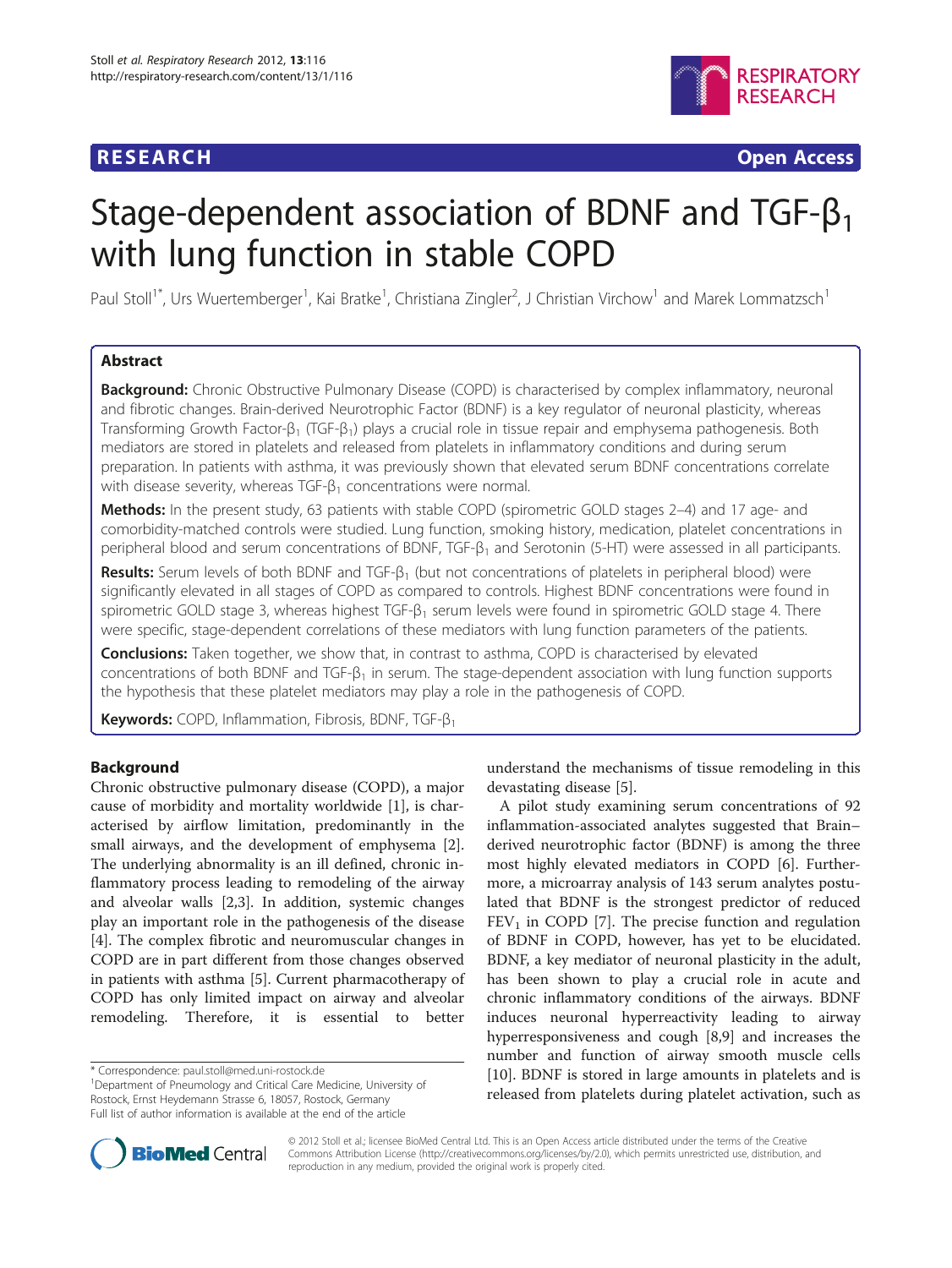in inflammatory conditions or during serum preparation. The majority (> 95%) of circulating BDNF is stored in alpha granules of the platelets, together with Transforming Growth Factor-β<sub>1</sub> (TGF-β<sub>1</sub>). TGF-β<sub>1</sub> has been reported to play a major role in the pathogenesis of fibrosis and emphysema in COPD [[11,](#page-8-0)[12\]](#page-9-0).

In patients with allergic asthma, serum and platelet concentrations of BDNF are elevated as compared with healthy controls, and correlate with airway obstruction and airway hyperresponsiveness [[9](#page-8-0)]. Although BDNF and TGF- $\beta_1$  are stored in the same platelet granule, serum TGF- $\beta_1$  concentrations are not significantly different from controls in patients with mild to moderate asthma [[9\]](#page-8-0). In contrast, a detailed investigation of the concentrations of BDNF and other platelet-derived mediators in patients with COPD, and their relationship to lung function and disease severity, is currently lacking. It was the aim of the present study, therefore, to investigate serum concentrations of BDNF and other plateletderived mediators and lung function in patients with different stages of COPD and in non-COPD controls. We hypothesised that the expression of BDNF and TGF- $\beta_1$ and the association with lung function might differ between asthma and COPD.

### Methods

#### Study population

All participants were recruited at a German rehabilitation centre from February through September 2011. Sixty-three patients with an already established diagnosis of COPD were recruited. Inclusion criteria were as follows: (1) a history of active or passive tobacco smoking, (2) a ratio of post-bronchodilator forced expiratory volume in one second  $(FEV_1)$  to forced vital capacity  $(FVC)$ of  $<$  70 %, and (3) an increase of less than 10% of  $FEV<sub>1</sub>$ following inhalation of 400 μg of salbutamol. Exclusion criteria were: (1) acute exacerbations of COPD or acute infections in the last 4 weeks prior to exclusion, (2) other chronic inflammatory or autoimmune conditions, (3) any malignant disorder and (4) treatment with clopidogrel. The latter exclusion criterium was chosen because clopidogrel treatment, but not aspirin treatment, inhibits the release of BDNF from human platelets and has, therefore, an impact on BDNF serum levels in humans [\[13](#page-9-0)]. For the classification of disease severity, spirometric GOLD stages were used [[1\]](#page-8-0). Seventeen patients matched for age and comorbidities with a history of tobacco smoke inhalation but without clinical signs consistent with COPD were enrolled as a control group. Inclusion criteria for controls were (1) a history of active or passive tobacco smoking, (2) a ratio of postbronchodilator forced expiratory volume in one second  $(FEV<sub>1</sub>)$  to forced vital capacity (FVC) of > 70 %. Exclusion criteria for controls were (1) any chronic inflammatory or autoimmune conditions, (2) any malignant disorder and (3) treatment with clopidogrel. All patients and controls provided their written informed consent prior to enrollment. The study was approved by the local Ethics committee of Rostock, Germany.

## Measurements of laboratory parameters and lung function

Peripheral blood was drawn from a cubital vein of the participants. Serum samples were prepared by resting the collected blood in additive-free containers for 60 minutes at room temperature (to ensure complete clotting and platelet degranulation in the sample), followed by centrifugation at 2000 x g for 15 minutes at room temperature. Aliquots of serum samples were stored at – 20° C until measurement. Serum concentrations of BDNF and TGF- $β_1$  were measured by ELISA as described [[14](#page-9-0)]. Serum levels of Serotonin (5-Hydroxytriptamine, 5-HT) were measured by High Performance Liquid Chromatography (HPLC) as described [\[14](#page-9-0)]. Total and differential blood cell counts were measured using EDTA-containers as described [[14](#page-9-0)]. Lung function parameters were assessed using a body plethysmograph (CareFusion, Hoechberg, Germany) as described [[9](#page-8-0)].

#### Statistical analysis

Statistical analysis was performed using SPSS Statistics 17.0 (SPSS Inc., Chicago, Illinois, USA). The majority of parameters were not normally distributed. Therefore, parameters were expressed as medians (minimum – maximum). General differences in BDNF, Serotonin and TGF- $\beta_1$  concentrations between the groups were analysed using the Kruskal-Wallis test. For direct comparisons of specific groups, the Mann–Whitney-U test for unrelated samples was used. For the analysis of trends in BDNF, Serotonin and TGF- $\beta_1$  concentrations, the Jonkheere-Terpstra test was performed. In order to explore possible influencing factors for the observed differences in BDNF and TGF- $\beta_1$  concentrations in serum, the following parameters, which showed at least a mild correlation  $(r > 0.3)$  in an univariate analysis with BDNF or TGF- $\beta_1$  concentrations in serum, were enrolled into a multivariate analysis: BDNF concentration in serum,  $TGF-<sub>1</sub>$  concentration in serum, Serotonin concentration in serum,  $FEV_1$ , platelet concentration in peripheral blood, body mass index (BMI). Correlation analyses were performed using Spearman's correlation coefficient. Probability values of p<0.05 were regarded as significant.

## Results

#### Characteristics of the participants

The clinical characteristics of the different groups are detailed in Table [1.](#page-2-0) A total of 63 patients (female: n=24, male: n=39) with COPD (22 patients with spirometric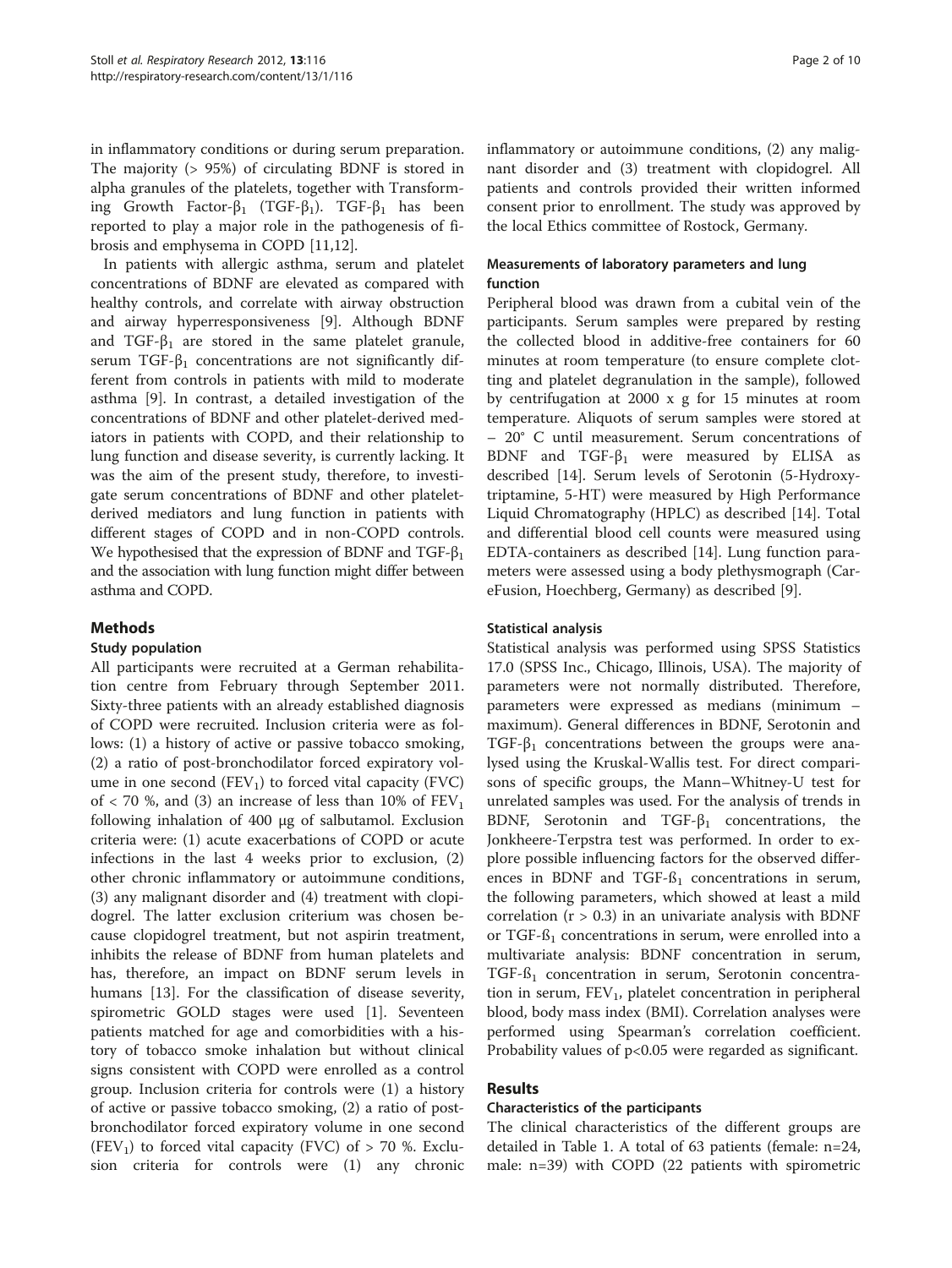## <span id="page-2-0"></span>Table 1 Participants characteristics

|                          | COPD            |                               |                     |                    | Control              | p                            |
|--------------------------|-----------------|-------------------------------|---------------------|--------------------|----------------------|------------------------------|
|                          | all<br>$n = 63$ | GOLD <sub>2</sub><br>$n = 22$ | GOLD 3<br>$n = 28$  | GOLD 4<br>$n = 13$ | $n = 17$             | COPD<br>(all) vs.<br>Control |
|                          |                 |                               |                     |                    |                      |                              |
| Age                      | 64.0            | 67.0                          | 63.0                | 62.0               | 62.0                 | 0.96                         |
| (years)                  | [4379]          | [4578]                        | [4376]              | [5179]             | [5173]               |                              |
| <b>Body Mass Index</b>   | 24.8            | 29.4                          | 23.4                | 23.8               | 27.4                 | 0.40                         |
| $(kg*m^{-2})$            | [13.646.5]      | [19.339.7]                    | [13.646.5]          | [15.832.0]         | [22.957.1]           |                              |
| pack years               | 40.0            | 41.5                          | 42.0                | 34.0               | 25.0                 | < 0.001                      |
|                          | [0100]          | [0100]                        | [1875]              | [2060]             | [2040]               |                              |
| <b>Smoking history</b>   |                 |                               |                     |                    |                      |                              |
| never/active/former      | 2/11/48         | 1/6/14                        | 1/5/21              | 0/0/13             | 0/1/16               |                              |
| Inhaled medication       |                 |                               |                     |                    |                      |                              |
| LABA/LAMA/ICS            | 59 / 58 / 49    | 21 / 19 / 20                  | 25 / 26 / 18        | 13 / 13 / 11       | 0/0/0                |                              |
| Oral medication          |                 |                               |                     |                    |                      |                              |
| OCS/PDE-I/TPH            | 13 / 5 / 10     | 3/0/2                         | 7/2/5               | 3/3/3              | 0/0/0                |                              |
| Hemoglobin               | 14.4            | 14.3                          | 14.7                | 13.8               | 11.6                 | < 0.001                      |
| (mq/l)                   | [10.316.9]      | [10.316.4]                    | [10.416.9]          | [11.616.8]         | [9.614.8]            |                              |
| Hematocrit               | 42.4            | 42.4                          | 42.8                | 42.0               | 35.7                 | < 0.001                      |
| (% )                     | [31.149.9]      | [31.147.4]                    | [31.149.9]          | [37.649.4]         | [27.841.6]           |                              |
| <b>Platelets</b>         | 292             | 239                           | 322                 | 293                | 289                  | 0.56                         |
| $(*10^9/1)$              | [145787]        | [172417]                      | [154787]            | [145504]           | [177569]             |                              |
| Leukocytes               | 8.6             | 8.1                           | 9.4                 | 8.7                | $8.7\,$              | 0.69                         |
| $(*10^9/1)$              | [6.118.3]       | [6.211.9]                     | [6.118.3]           | [6.817.8]          | [6.411.6]            |                              |
| $FEV1$ total             | 1.13            | 1.46                          | 1.11                | 0.69               | 2.32                 | < 0.001                      |
| $($ l $)$                | [0.452.34]      | [0.962.34]                    | [0.761.76]          | [0.450.91]         | [1.334.24]           |                              |
| FEV <sub>1</sub> % pred. | 42.6            | 58.2                          | 41.1                | 27.4               | 76.1                 | < 0.001                      |
| (% )                     | [16.376.2]      | [50.376.2]                    | [30.048.5]          | [16.329.7]         | [55.2145.8]          |                              |
| $FEV1$ % VC              | 46.9            | 57.8                          | 45.3                | 34.5               | 83.3                 | < 0.001                      |
| (% )                     | [22.267.0]      | [41.767.0]                    | [30.263.8]          | [22.249.3]         | [71.099.7]           |                              |
| MEF25 total              | 0.25            | 0.31                          | 0.25                | 0.17               | 1.02                 | < 0.001                      |
| ( /s)                    | [0.100.62]      | [0.130.62]                    | [0.120.38]          | [0.100.36]         | [0.364.58]           |                              |
| MEF25 % pred.            | 18.8            | 24.7                          | 17.5                | 12.9               | 62.3                 | < 0.001                      |
| (% )                     | [7.341.4]       | [10.941.4]                    | [8.832.1]           | [7.330.0]          | $[29.6 \dots 286.0]$ |                              |
| <b>RV</b> total          | 4.46            | 3.62                          | 4.76                | 6.05               | 2.60                 | < 0.001                      |
| $($ l $)$                | [2.278.48]      | [2.725.37]                    | [2.278.48]          | [3.668.26]         | [1.123.76]           |                              |
| RV % pred.               | 200.6           | 158.5                         | 203.6               | 273.7              | 113.9                | < 0.001                      |
| (% )                     | [101.9376.8]    | [114.0240.1]                  | [101.9376.8]        | [204.5317.5]       | [48.1146.8]          |                              |
| <b>TLC</b> total         | 7.09            | 6.17                          | 7.21                | 8.46               | 5.40                 | < 0.01                       |
| $($ l $)$                | [4.114.09]      | [5.18.9]                      | [4.111.7]           | [5.014.1]          | [3.08.2]             |                              |
| TLC % pred.              | 116.8           | 111.1                         | 116.8               | 135.8              | 84.5                 | < 0.001                      |
| (% )                     | [71.5179.2]     | [83.3149.1]                   | [71.5169.5]         | [107.5179.2]       | $[52.3 \dots 111.0]$ |                              |
| RV % TLC                 | 64.8            | 57.4                          | 65.2                | 73.5               | 50.1                 | < 0.001                      |
| (% )                     | [45.186.2]      | $[45.1 \dots 70.6]$           | $[52.3 \dots 73.6]$ | [65.486.2]         | [26.563.5]           |                              |
| TLCO / VA total          | 0.69            | 0.84                          | 0.64                | 0.37               | 1.03                 | < 0.001                      |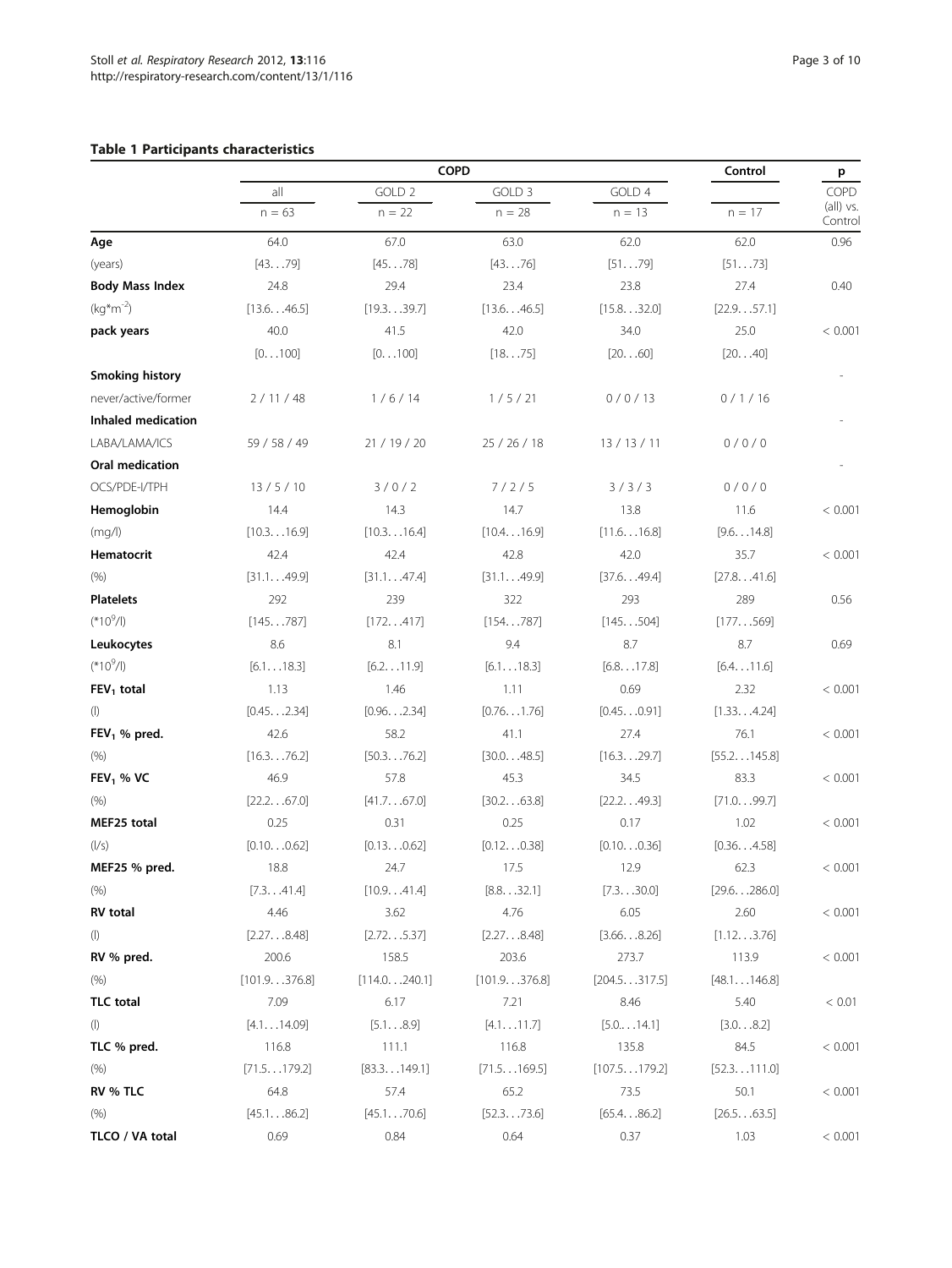<span id="page-3-0"></span>

|  |  |  | Table 1 Participants characteristics (Continued) |  |
|--|--|--|--------------------------------------------------|--|
|--|--|--|--------------------------------------------------|--|

| (mmol/min/kPa/l)  | [0.011.72]  | [0.37,1.72]          | [0.131.27] | [0.010.90] | [0.72,1.91]          |         |
|-------------------|-------------|----------------------|------------|------------|----------------------|---------|
| TLCO / VA % pred. | 49.0        | 60.3                 | 42.3       | 27.8       | 77.6                 | < 0.001 |
| (% )              | [0.95105.4] | $[25.6 \dots 105.4]$ | [8.089.1]  | [0.9568.6] | $[57.3 \dots 138.5]$ |         |

Data are shown as median [minimum...maximum]. LABA – long-acting beta agonist, LAMA – long acting muscarinic antagonist, ICD – inhaled corticosteroids, OCS – oral corticosteroids, PDE-I – phosphodiesterase inbibitor, TPH – theophylline.

GOLD stage 2, 28 patients with spirometric GOLD stage 3, and 13 patients with spirometric GOLD stage 4), and 17 comorbidity-matched controls (female: n=5, male: n=12) were analysed. Of the 63 COPD patients, 59 (94%) were treated with long-acting β-agonists (LABA), 58 (92%) with long-acting muscarinic antagonists (LAMA) and 49 (78%) with inhaled corticosteroids (ICS). Thirteen patients (21%) were treated with oral corticosteroids (OCS). Five patients (8 % of all participants) were treated with the PDE-4-inhibitor roflumilast. Five patients (8 % of all patients) were taking antidepressants: GOLD stage 2 sertraline (n=1) and opipramole  $(n=1)$ ; GOLD stage 3 citaloprame  $(n=1)$ ; GOLD stage 4 citaloprame (n=1) and doxepine (n=1). None of the comorbidity-matched 17 controls was treated with either of the aforementioned drugs (Tab. 1). There were no significant differences in age or body mass index between the groups (Tab. 1). Patients in all 3 COPD groups had significantly more pack years than controls (Tab. 1). All lung function parameters differed significantly between controls and the 3 groups of patients with COPD (Tab. 1). All stages of COPD presented with significantly elevated hemoglobin and hematocrit levels as compared to non-COPD controls. In contrast, there were no differences in platelet or leukocyte counts between controls and COPD subgroups (Tab. 1). The only significant



interquartile range (edges of the box), the range of values that are not outliers (vertical lines) and outliers (cases more distant than 1.5 interquartile ranges from the upper or lower quartile: dots) are shown. Asterisks mark significant differences between the groups. Probability values of p<0.05 were regarded as statistically significant.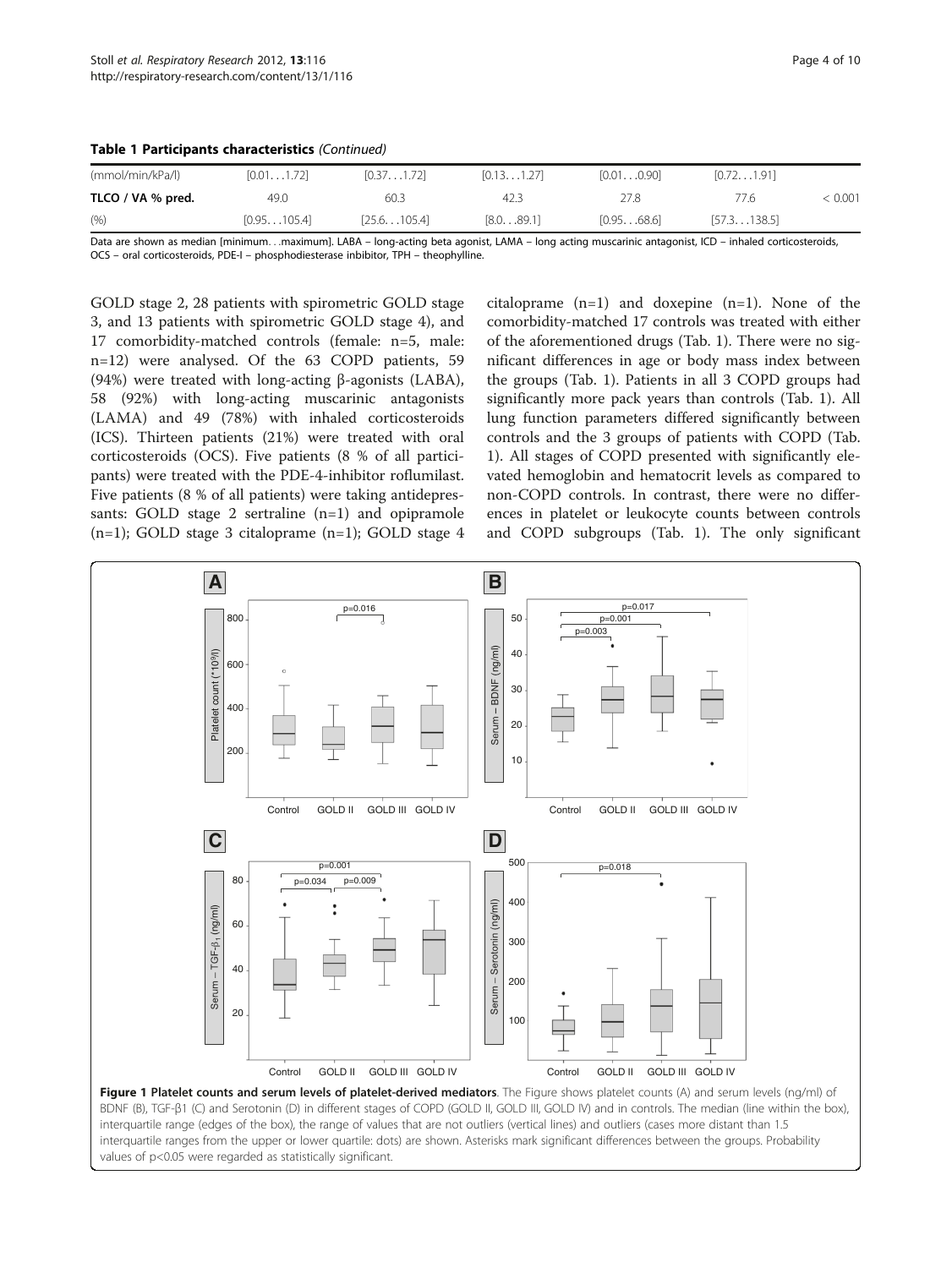difference in platelet counts was observed between COPD GOLD 2 (239 x  $10^9$  platelets/l) and GOLD 3 (322  $x 10<sup>9</sup>$  $x 10<sup>9</sup>$  $x 10<sup>9</sup>$  platelets/l, p<0.05) (Figure 1A).

#### Serum concentrations of BDNF and other platelet-derived mediators

The general analysis of serum mediators using the Kruskal-Wallis test revealed that there were statistically significant differences in BDNF and TGF- $\beta_1$  serum concentrations, but not Serotonin serum concentrations, between controls and patients with COPD. Direct comparisons between the groups showed that serum concentrations of BDNF were significantly elevated in all COPD subgroups compared to non-COPD controls (Figure [1B](#page-3-0)). In contrast, there were no significant differences in serum BDNF concentrations between COPD subgroups, although there were highest median serum BDNF concentrations in spirometric GOLD stage 3 (Figure [1B](#page-3-0)). In order to relate the observed changes of BDNF to other platelet-derived mediators, direct comparisons of the subgroups were performed for TGF- $\beta_1$ (which is stored in platelet alpha granules) and

Serotonin (5-Hydroxytryptamine, 5-HT, which is stored in platelet dense-core granules). In patients with spirometric GOLD stages 2 and 3, TGF- $\beta_1$  serum levels were significantly elevated compared to non-COPD controls (Figure [1C](#page-3-0)). There were highest median TGF- $\beta_1$  serum levels (median: 53.9 ng/ml) in patients with spirometric GOLD stage 4, but this was not significant (Figure [1C](#page-3-0)). Due to the high variability of 5-HT serum concentrations in patients with COPD, the only statistically significant difference was found between controls and patients with spirometric GOLD stage 3 (Figure [1](#page-3-0)D). The Jonkheere-Terpstra test revealed that there was a trend to increasing BDNF and  $TGF- $\beta_1$  serum concentrations$ (but not Serotonin serum concentrations) with increasing COPD severity.

Serum concentrations of BDNF correlated significantly with serum concentrations of TGF- $\beta_1$ , both in patients with COPD and in controls (Figure 2). In contrast, BDNF serum concentrations correlated with 5-HT serum concentrations only in patients with COPD, but not in controls (Figure 2). There were no significant differences in serum levels of BDNF,  $TGF-<sub>1</sub>$  and Serotonin



Figure 2 Correlation of platelet-derived mediators BDNF, TGF-β1 and Serotonin in COPD patients and controls. Shown in the upper line are correlations between serum levels (ng/ml) of BDNF and TGF-β1 for all COPD patients and controls. The lower line shows correlations between serum levels (ng/ml) of BDNF and Serotonin for all COPD patients and controls. Each dot represents one patient; the line is the regression line calculated with SPSS (Chicago, Illinois, USA). Spearman's rank correlation coefficient (r) and the significance of the correlation (p) are given in the graph.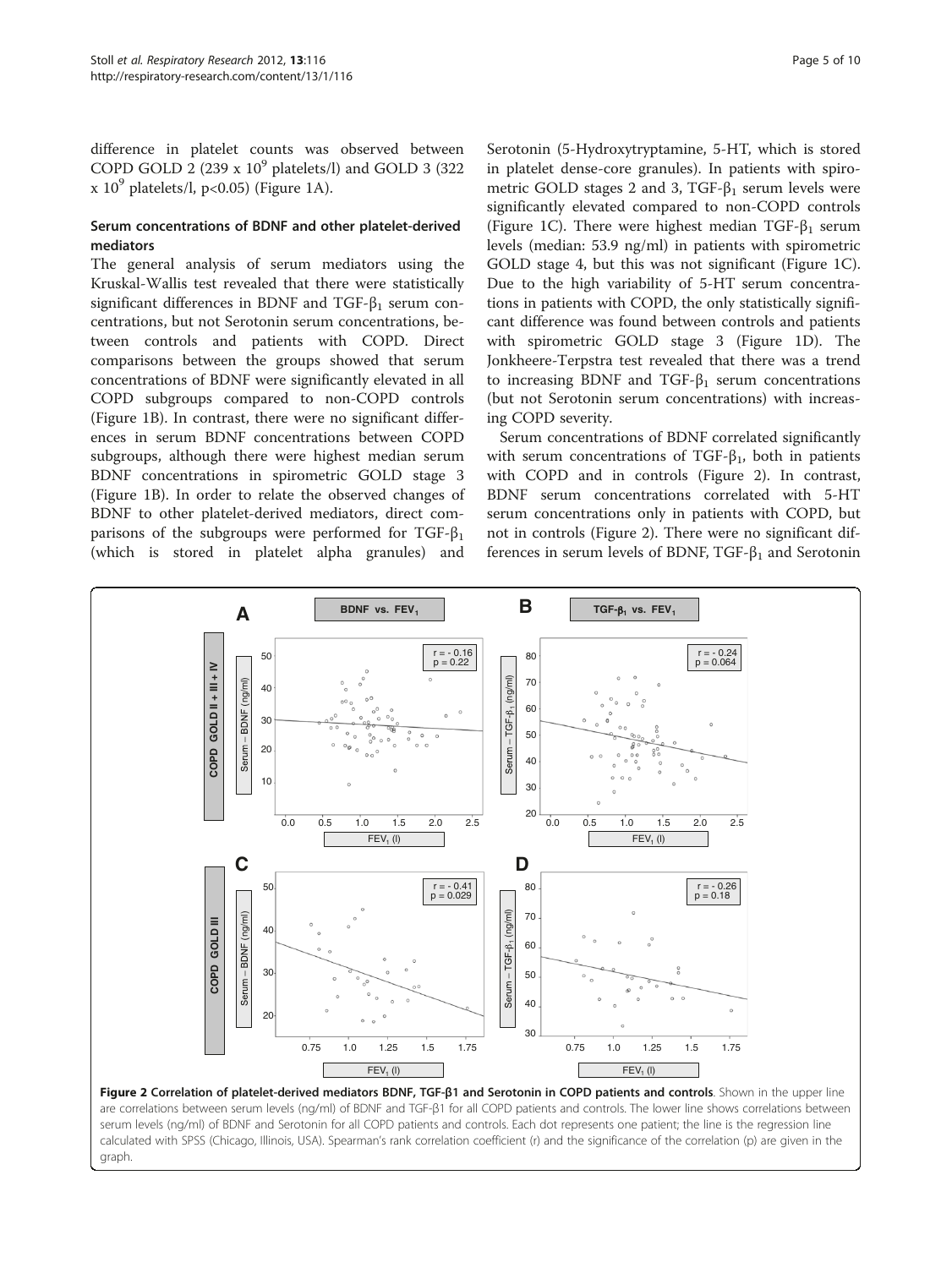between patients treated with ICS (n=49) or OCS (n=13) and those not treated with ICS  $(n=14)$  or OCS  $(n=50)$ . In addition, there were no significant differences in BDNF,  $TGF-\beta_1$  and Serotonin serum levels between patients treated with antidepressants (n=5) or roflumilast (n=5) and those not treated with antidepressants  $(n=58)$  or roflumilast  $(n=58)$ . The multivariate analysis revealed that only TGF- $6<sub>1</sub>$  in serum and Serotonin in serum were significantly associated with serum BDNF concentrations, and only BDNF in serum and platelet counts were significantly associated with serum  $TGF-<sub>1</sub>$ concentrations.

## Correlation of platelet-derived mediators with lung function

In the total group of patients with COPD, there was no significant correlation between serum BDNF and  $FEV<sub>1</sub>$ (% predicted), but a trend to a negative correlation between serum TGF- $\beta_1$  and FEV<sub>1</sub> (% predicted) (Figure 3). In contrast, subgroup analysis revealed a negative correlation between  $FEV_1$  and serum BDNF (r=−0.41, p<0.05), but not serum TGF- $β_1$ , in patients with spirometric GOLD stage 3 (the largest subgroup of patients). In contrast, there were no correlations between  $FEV<sub>1</sub>$  and serum concentrations of 5-HT, neither in the group of all COPD patients nor in one of the subgroups (Figure [4](#page-6-0)). In addition, there were no significant correlations between TGF- $β_1$  and emphysema markers (residual volume and carbon monoxide diffusion capacity), neither in the total group of patients nor in the COPD subgroups (data not shown).

#### **Discussion**

There is growing evidence suggesting a crucial role of neurotrophins such as BDNF in the pathogenesis of obstructive airway diseases [[7](#page-8-0),[9,](#page-8-0)[15](#page-9-0)]. In patients with allergic asthma, a close relationship between elevated systemic BDNF concentrations and lung function has been demonstrated, whereas systemic TGF- $\beta_1$  concentrations were normal [\[9,](#page-8-0)[16\]](#page-9-0). This clinical study is the first to show that, in contrast to asthma, COPD is characterised by an elevation of both BDNF and TGF- $\beta_1$  in serum. In addition, we found a stage-dependent



the left column are correlations between serum levels of BDNF (ng/ml) and FEV1 for all COPD patients (A) and patients with COPD stage GOLD III (C). The right column shows correlations between serum levels of TGF-β1 (ng/ml) and FEV1 for all COPD patients (B) and patients with COPD stage GOLD III (D). Each dot represents one patient; the line is the regression line calculated with SPSS (Chicago, Illinois, USA). Spearman's rank correlation coefficient (r) and the significance of the correlation (p) are given in the graph.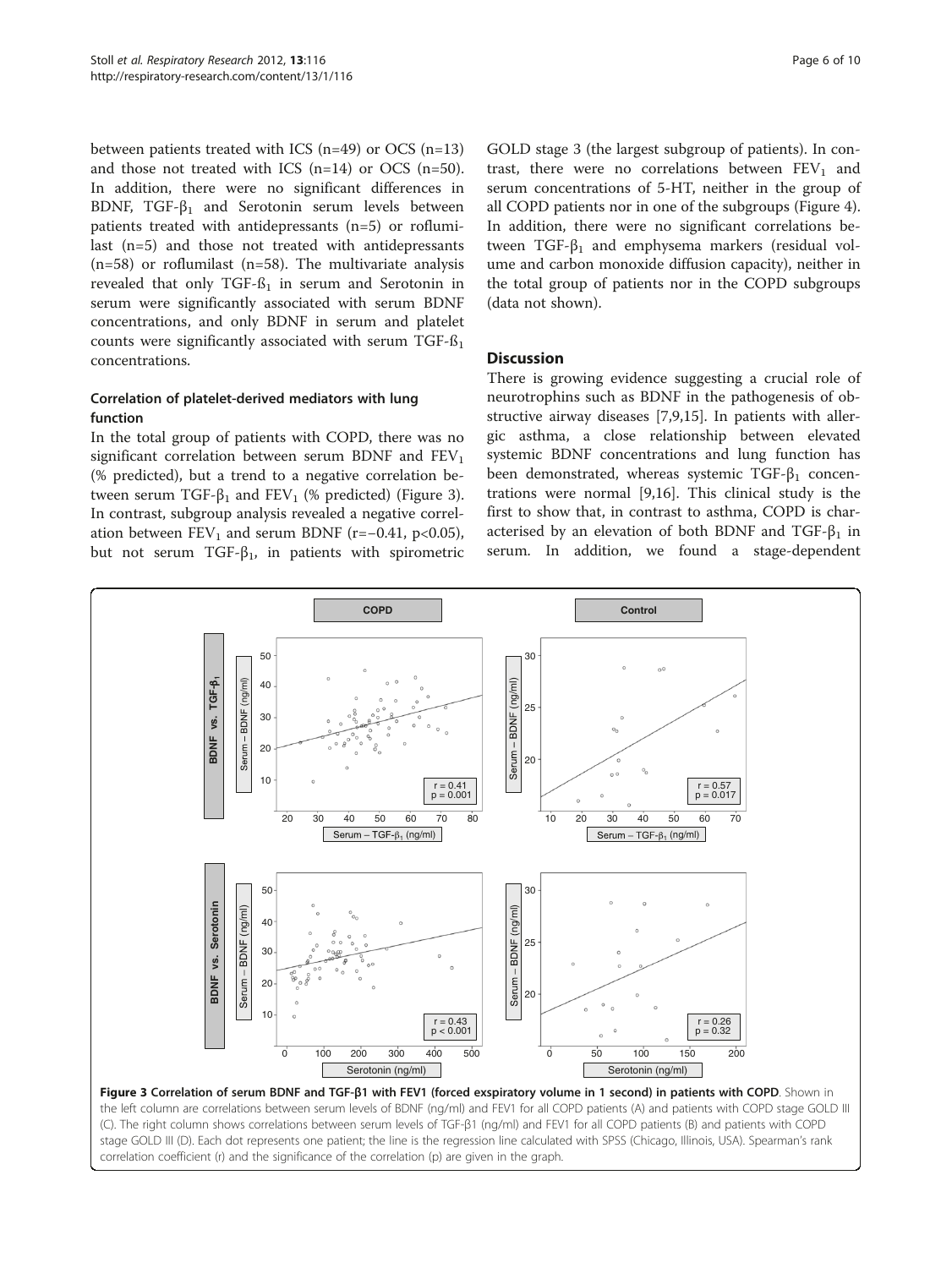<span id="page-6-0"></span>

association of these platelet mediators with lung function in COPD.

BDNF and TGF- $\beta_1$  are both stored in the alphagranules of human platelets and are released by degranulation after activation [[17\]](#page-9-0). The neurotrophin BDNF is a key mediator of neuronal and smooth muscle plasticity [\[8](#page-8-0)-[10\]](#page-8-0), whereas TGF- $\beta_1$  plays a major role in the pathogenesis of connective tissue remodeling and fibrosis [\[11](#page-8-0)[,12](#page-9-0)]. Altered platelet activity has been shown both in patients with COPD [\[18](#page-9-0)] and in patients with asthma [\[19](#page-9-0)], however, the regulation of platelet-derived mediators in obstructive airway diseases is still incompletely understood. It was previously shown that serum and platelet concentrations of BDNF (but not TGF- $\beta_1$ ) are elevated in patients with mild to moderate allergic asthma, correlating with airway obstruction and airway hyperresponsiveness [\[9\]](#page-8-0). These clinical data confirmed findings from animal models of allergic asthma, which showed a crucial role of BDNF in the pathogenesis of airway hyperresponsiveness and airway obstruction [[20,21\]](#page-9-0). Altered BDNF regulation may also contribute to adverse effects of  $β_2$ -agonists in asthma [\[22](#page-9-0)]. Salmeterol monotherapy significantly increased systemic BDNF concentrations in patients with asthma, and these changes correlated with the deterioration of airway hyperresponsiveness [\[16\]](#page-9-0). Increased BDNF concentrations and increased airway hyperresponsiveness were both reduced after concomitant therapy with fluticasone [[16\]](#page-9-0) confirming previous data showing a suppression of BDNF production by corticosteroids [\[9,](#page-8-0)[23\]](#page-9-0).

In the present study, a significant increase in BDNF serum concentrations was also found in patients with COPD. This finding is in line with experimental data showing systemic overproduction of BDNF in a rat model of COPD [[24](#page-9-0)]. A recent study examining serum

concentrations of a broad panel of 92 inflammationassociated analytes postulated that BDNF is among the three most highly elevated mediators in COPD (CD40 Ligand, Epithelial Growth Factor, BDNF) [[6](#page-8-0)]. The analysis of possible confounding factors for the increase in BDNF concentrations in patients with COPD in our study showed that (in addition to the diagnosis of COPD) only platelet mediators significantly influenced BDNF concentrations in serum. This finding confirms the concept that BDNF in serum is derived from platelets. Of note, there were no significant differences in platelet concentrations between controls and patients with COPD, indicating that elevated BDNF concentrations in patients with COPD are not explained by numeric differences in platelets in peripheral blood. Instead, increased concentrations of BDNF in platelet granules in patients with COPD appear to be the most likely explanation for the observed elevation of serum BDNF in COPD. However, platelet concentrations were significantly higher in GOLD stage 3 as compared to GOLD stage 2. Therefore, it cannot be excluded that the trend to an increase of BDNF concentrations in GOLD stage 3 (as compared to GOLD stage 2) might be explained by an elevation of platelet concentrations in peripheral blood.

The large majority of patients (94%), but none of the controls examined in our study were treated with LABAs. Thus, since therapy with the LABA salmeterol was shown to increase BDNF concentrations in serum of patients with asthma [[16](#page-9-0)], it cannot be excluded that the difference between patients and controls is attributable to LABA therapy. However, several lines of evidence suggest that LABA therapy is not the sole explanation for elevated BDNF serum concentrations in patients with COPD. First, a previous study in animals not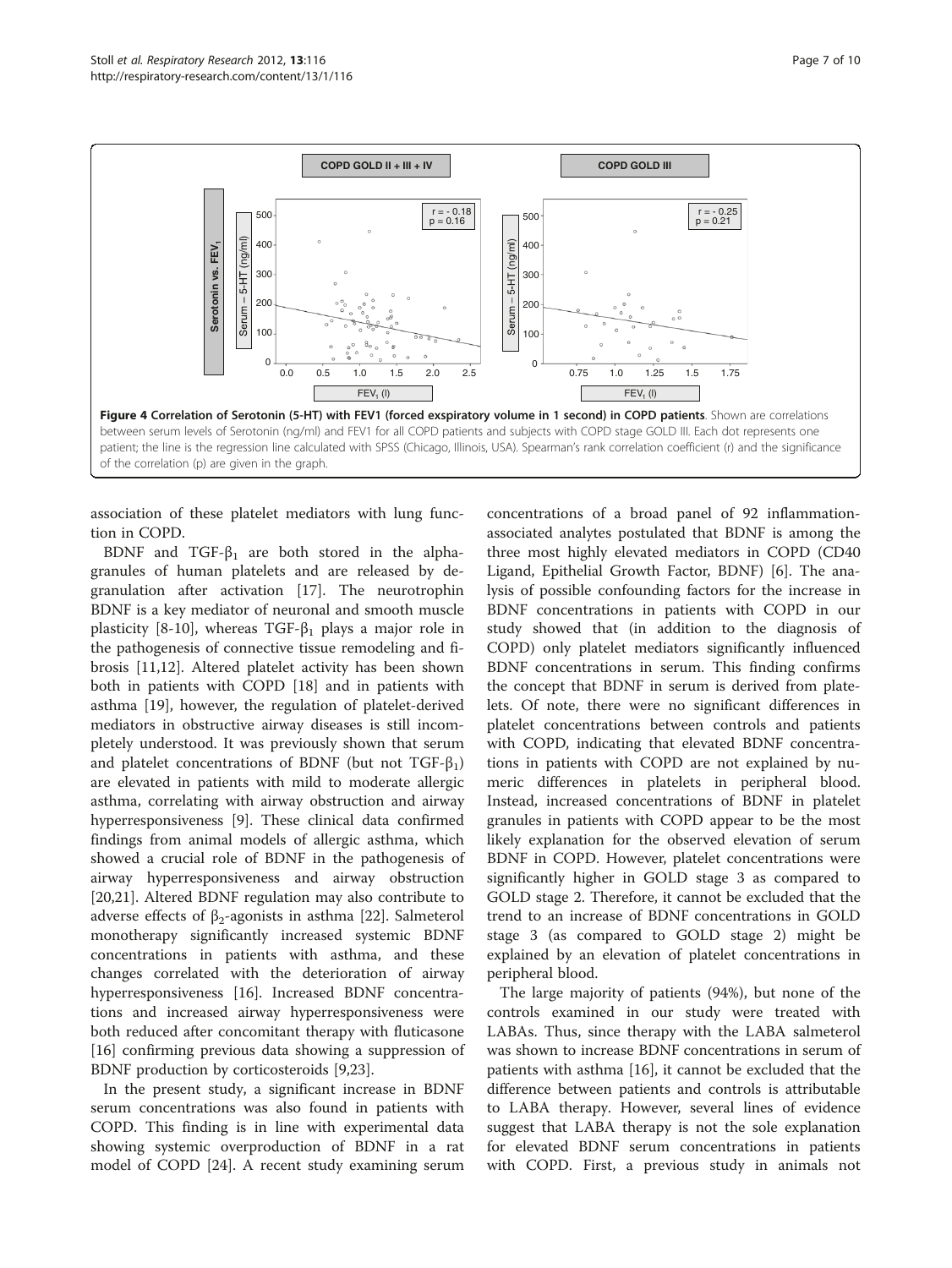treated with LABAs showed a systemic increase of BDNF in a model of COPD [\[24\]](#page-9-0). Secondly, in contrast to patients with asthma [\[16\]](#page-9-0), neither inhaled nor oral corticosteroids had an impact on BDNF serum levels in patients with COPD, suggesting that patients with COPD and asthma might differ in their BDNF response to treatment. Finally, LABA monotherapy is a safe firstline therapeutic option in patients with COPD, whereas LABA monotherapy is harmful in patients with asthma [[16\]](#page-9-0). Thus, the lack of detrimental effects of LABAs on COPD control suggests that LABAs do not have the same effect on systemic BDNF concentrations in patients with COPD as in patients with asthma. Taken together, we speculate that enhanced BDNF serum levels observed in patients with COPD were not attributable to pharmacological treatment, but represent a genuine characteristic of this disease.

There is growing evidence from animal models that antidepressants [\[25\]](#page-9-0) and inhibitors of the phosphopdiesterase 4 (PDE-4) [[26,27\]](#page-9-0) can increase BDNF production. In addition, corticosteroids have been postulated to decrease BDNF production [\[9](#page-8-0)[,23](#page-9-0)]. In contrast to the controls, a small fraction of patients with COPD was treated with antidepressants (8%), roflumilast (8%) or oral corticosteroids (21%). Although we did not find significant differences in BDNF concentrations between patients treated with antidepressants, roflumilast or oral corticosteroids and those patients not treated with these drugs, our study was clearly underpowered to draw any firm conclusions on the influence of different classes of antidepressants, roflumilast or oral corticosteroids on BDNF serum concentrations in patients with COPD. Further studies with higher percentages of patients with COPD treated with antidepressants, roflumilast or oral corticosteroids are needed to explore this issue.

In contrast to patients with asthma, highest BDNF concentrations were not found in patients with most severe disease. Instead, highest BDNF concentrations were found in patients with spirometric GOLD stage 3. Of note, in this subgroup of patients, a significant negative correlation between  $\rm{FEV_1}$  and serum BDNF was found, which was comparable to the findings in asthma [\[9](#page-8-0)]. The lacking association of serum BDNF with  $FEV<sub>1</sub>$  in the total group of patients with COPD could have 3 reasons: (1) parameters of airflow limitation could be confounded by emphysema development, (2) the maximum of BDNF production and BDNF effects could take place in patients with less severe disease, and (3) BDNF serum concentrations could be confounded by a concomitant depressive disorder of the patients. Firstly, the reduction in  $FEV<sub>1</sub>$  in COPD is both due to airflow limitation and due to the presence of emphysema. All patients with spirometric GOLD stage 4 analysed in our study had a residual volume (RV) > 200 % of the predicted value,

suggesting that severe emphysema was a major determinant of the observed  $FEV<sub>1</sub>$  reduction in this subgroup. In contrast, the RV was significantly lower in the subgroup of patients with spirometric GOLD stage 3, which implies that the relative contribution of airflow limitation to the  $FEV<sub>1</sub>$  reduction was higher in the group with spirometric GOLD stage 3 than in the group with spirometric GOLD stage 4. Thus, it might be speculated that the disappearance of the association between BDNF and  $FEV<sub>1</sub>$  in spirometric GOLD stage 4 was due to a strong influence of emphysema on the  $FEV<sub>1</sub>$  reduction in this subgroup. Secondly, it is conceivable that the BDNF production and the subsequent BDNF effects on airflow limitation are most pronounced in patients with spirometric GOLD stage 3. It has been shown that mononuclear cells (such as lymphocytes and monocytes) are important sources of BDNF in inflammatory conditions [[9\]](#page-8-0). Of note, the number of lymphoid follicles in airway walls (which are important markers of small-airway inflammation in COPD) peaks in spirometric GOLD stage 3 [[28\]](#page-9-0). Thus, it is conceivable that BDNF might play a major role in lung function reduction in COPD in those patients with most severe small-airway inflammation (which are not necessarily those patients with most severe  $FEV<sub>1</sub>$  reduction). Finally, depression, which is common in patients with severe COPD [\[29](#page-9-0)], could reduce BDNF serum concentrations in patients with severe COPD. There is strong evidence from the literature indicating that depression reduces serum BDNF concentrations in humans [[25\]](#page-9-0). Thus, concomitant depression could mask a possible inflammatory BDNF overproduction in patients with severe COPD. This study was not designed to investigate the association of BDNF levels and the prevalence of depressive disorders in specific stages of COPD. Therefore, future studies focusing on this particular issue are warranted.

In contrast to patients with allergic asthma, there was an increase in TGF- $\beta_1$  concentrations in patients with COPD. In addition, there was a correlation of BDNF with TGF- $\beta_1$  in these patients, which was not found in patients with asthma [\[9](#page-8-0)]. Thus, it appears that, in contrast to asthma, COPD is characterised by a concomitant increase of both platelet-mediators BDNF and TGF- $β_1$ . However, there were also stage-dependent differences between the mediators: median serum BDNF concentrations peaked in patients with spirometric GOLD stage 3, whereas highest median concentrations of TGF- $\beta_1$  were found in patients with spirometric GOLD stage 4. TGF- $\beta_1$  has a multitude of effects in the organism. One of them is an immunosuppressive effect on humoral (such as inhibition of interleukin-2 production) and cellular (such as inhibition of proliferation and differentiation of T-cells) components of the immune system [[11](#page-8-0)]. In addition to the anti-inflammatory effect, TGF- $\beta_1$  is a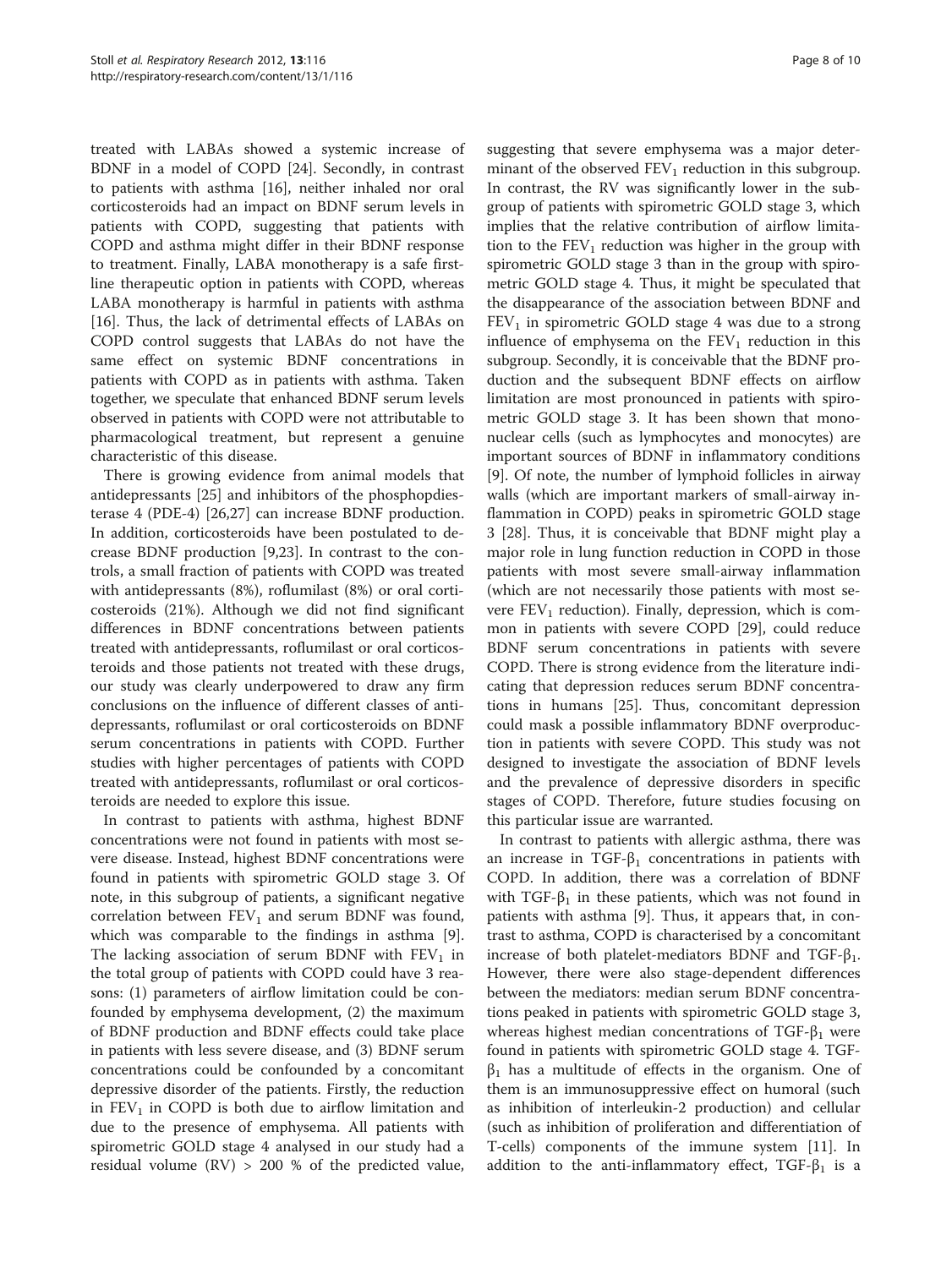<span id="page-8-0"></span>potent inductor of airway fibrosis and extracellular deposition of collagen [\[30](#page-9-0)]. In patients with COPD, increased expression of TGF- $\beta_1$  in the airway epithelium has been associated with enhanced fibrotic airway remodeling [[31](#page-9-0)]. Other reports postulated that increased TGF- $\beta_1$  expression in COPD is predominantly vessel-associated [[32\]](#page-9-0). In addition to TGF- $β_1$  overproduction, altered TGF- $β_1$  signaling and several TGF- $β_1$  polymorphisms have been postulated to play a role in the pathogenesis of COPD and emphysema [\[33](#page-9-0),[34](#page-9-0)]. Our observation that median TGF- $\beta_1$  serum concentrations were rising with increasing disease severity supports the postulate that this mediator plays a role in airway remodeling in COPD. However, we did not find a significant association of TGF- $\beta_1$  serum concentrations with markers of emphysema (residual volume and the carbon monoxide diffusion capacity), suggesting that the role of TGF- $\beta_1$  in the pathogenesis of structural changes in COPD might be more complex.

In our study, a trend to elevated serum concentrations of Serotonin (5-HT) was found in patients with COPD as compared to controls. In patients with COPD in spirometric GOLD stage 3, this elevation was statistically significant. In a recently published study, plasma concentrations of serotonin (representing circulating serotonin and not serotonin released from platelets after serum preparation) were shown to be elevated in patients with stable COPD [\[35\]](#page-9-0). In both studies (the previous study with plasma serotonin and our study with serum serotonin), there was no significant association of serotonin concentrations and lung function. Thus, it might be hypothesized that there is an elevation of circulating serotonin in stable COPD, but no elevation of serotonin stored in platelets. In addition, the lacking association with lung function might indicate that systemic elevation of serotonin is a general phenomenon in COPD, independent of disease severity. The source of circulating serotonin in COPD, however, remains to be elucidated [\[35](#page-9-0)].

There is an ongoing debate on similarities and differences between asthma and COPD [[36\]](#page-9-0). The so-called Dutch hypothesis postulates that both diseases have common genetic characteristics, which are only modified by different environmental stimuli, leading to a more asthma-like or a more COPD-like phenotype [\[37\]](#page-9-0). Other authors argue against this hypothesis, by stressing the substantial differences in clinical presentation, pathology and response to therapy between asthma and COPD [[38\]](#page-9-0). The results of the present study reveal both similiarities and differences between the diseases. On one hand, both diseases were characterised by a systemic upregulation of BDNF, a marker of neuromuscular dysfunction of the airways. On the other hand, only COPD was associated with a systemic upregulation of TGF- $\beta_1$ , a potent inductor of airway fibrosis and extracellular collagen deposition. Thus, our study supports the idea that there are both similarities and differences between the diseases, which can be disentangled on a molecular level.

#### Conclusions

We demonstrate for the first time that, in contrast to asthma, COPD is characterised by increased concentrations of both BDNF and TGF- $β$ <sub>1</sub> in serum. The stagedependent association with lung function supports the hypothesis that these platelet mediators may play a role in the pathogenesis of COPD.

#### Competing interests

The authors declare that they have no competing interest.

#### Authors' contribution

PS, JCV, ML: designed the study, analysed and interpreted the data. UW, KB, CZ participated in patient acquisition, collection of samples and measurements. PS, UW, KB, CZ, JCV, ML made important intellectual contribution to the draft and revision of the manuscript. PS, UW, KB, CZ, JCV, ML approved the final version of the manuscript.

#### Acknowledgements

The authors would like to thank Petra Thamm for excellent technical assistance.

#### Author details

<sup>1</sup>Department of Pneumology and Critical Care Medicine, University of Rostock, Ernst Heydemann Strasse 6, 18057, Rostock, Germany. <sup>2</sup>Institute for Laboratory Medicine, University of Rostock, Ernst Heydemann Strasse 6, Rostock 18057, Germany.

#### Received: 12 September 2012 Accepted: 6 December 2012 Published: 17 December 2012

#### References

- 1. Raherison C, Girodet PO: Epidemiology of COPD. Eur Respir Rev 2009, 18:213–21.
- 2. Burgel PR, Bourdin A, Chanez P, Chabot F, Chaouat A, Chinet T, de Blic J, Devillier P, Deschildre A, Didier A, Garcia G, Jebrak G, Laurent F, Morel H, Perez T, Pilette C, Roche N, Tillie-Leblond I, Verbanck S, Dusser D: Update on the roles of distal airways in COPD. Eur Respir Rev 2011, 20:7–22.
- 3. Cosio MG, Saetta M, Agusti A: Immunologic aspects of chronic obstructive pulmonary disease. N Engl J Med 2009, 360:2445–54.
- 4. Vogelmeier CF, Wouters EF: Treating the systemic effects of chronic obstructive pulmonary disease. Proc Am Thorac Soc 2011, 8:376–9.
- 5. Sköld CM: Remodeling in asthma and COPD-differences and similarities. Clin Respir J 2010, 4(Suppl 1):20-7
- 6. Loza MJ, Watt R, Baribaud F, Barnathan ES, Rennard SI: Systemic inflammatory profile and response to anti-tumor necrosis factor therapy in chronic obstructive pulmonary disease. Respir Res 2012, 13:12.
- 7. Pinto-Plata V, Toso J, Lee K, Park D, Bilello J, Mullerova H, De Souza MM, Vessey R, Celli B: Profiling serum biomarkers in patients with COPD: associations with clinical parameters. Thorax 2007, 62:595–601.
- 8. Lommatzsch M, Niewerth A, Klotz J, Schulte-Herbrüggen O, Zingler C, Schuff-Werner P, Virchow JC: Platelet and plasma BDNF in lower respiratory tract infections of the adult. Respir Med 2007, 101:1493–9.
- 9. Lommatzsch M, Schloetcke K, Klotz J, Schuhbaeck K, Zingler D, Zingler C, Schulte-Herbrüggen O, Gill H, Schuff-Werner P, Virchow JC: Brain-derived neurotrophic factor in platelets and airflow limitation in asthma. Am J Respir Crit Care Med 2005, 171:115–20.
- 10. Aravamudan B, Thompson M, Pabelick C, Prakash YS: Brain-derived neurotrophic factor induces proliferation of human airway smooth muscle cells. J Cell Mol Med 2012, 16:812–23.
- 11. Kim IY, Kim MM, Kim SJ: Transforming growth factor-beta: biology and clinical relevance. J Biochem Mol Biol 2005, 38:1–8.